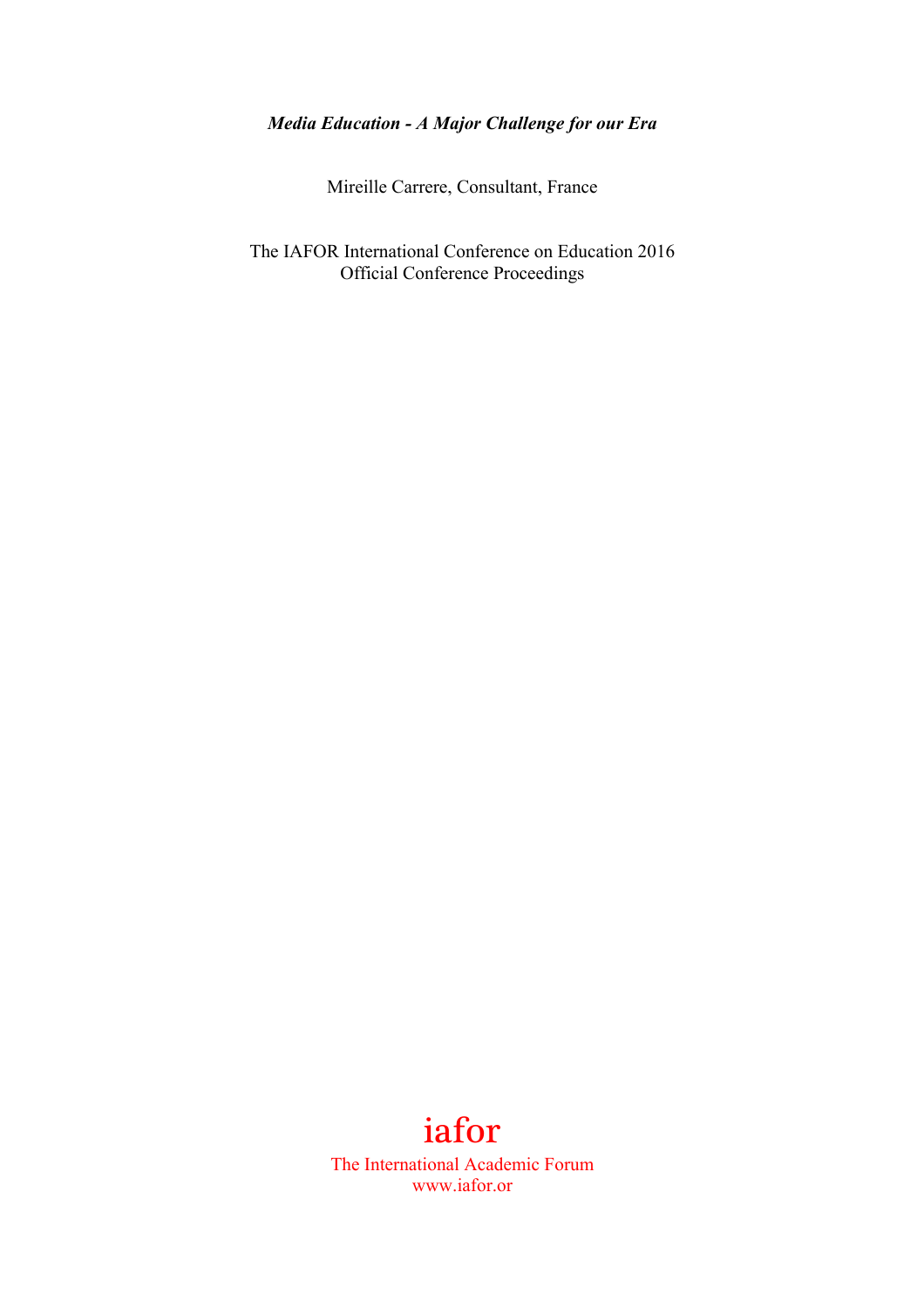By encouraging debate, the media play a critical role in democratic societies. It is for this reason that it is crucial for us to understand how the media function at a time of universal access to overabundant data. But it is also important to be aware of how information is "manufactured" and to learn how to detect "superficial objectivity" and "deceptive knowledge." In our hyper-informed, hyper-connected universe, we all need to understand how the media and the Internet developed and led to the rise of infotainment and omnipresent modelling based on "big data."

The prospect of an education program of this type raises several questions. First, with respect to the traditional media, can experiments in participative knowledge made possible by digital technologies that make everyone a data producer cause social change by reducing social and cultural inequalities? What worldview will the evolution of this immaterial economy reflect? Learning to understand the complexity of the information society requires a form of apprenticeship. International recommendations have encouraged the development of a type of "media competence" that would train students to assert their rights to examine and critically assess this world of data. Indeed, what is needed is to reduce citizens' "structural gullibility" about the "transcendental illusion of the media," in the words of the late philosopher Jacques Derrida.

## **I) Detecting "superficial objectivity"**

Many media professionals claim to utter only truth and simply to transcribe reality. While this is a laudable intention, it is clear that it is far from the case. First, the exponential growth in the production of information causes the sheer volume to double every eight years, but also constitutes an anarchic avalanche of duplicate and often inaccurate information, if not "true rumors." Verification thus becomes considerably more difficult.

In the same way, the prevalence of immediacy and directness do not nurture analysis or deliberate reflection. As Baudrillard has observed, "the closer we come to the real time of an event, the more we fall into the illusion of the virtual," where reality is of necessity distorted by this temporal short-circuit. Information exhausts itself in its own instantaneousness; it is not History in the present, but instead, an ahistorical present that reveals the anecdotal more than the essential.

The imperatives of competitiveness and marketing simply reinforce the production of sugarcoated information that tends, in fact, to move in the direction of infotainment and a kind of globalized "show-biz." Crafting and composing become staging, transforming information into a "major branch of industry". The inevitable overexposure to the spectacular is obviously accompanied by other orchestrations. First is the illusion of veracity : We believe we are speaking the truth although even the simplest re-framing is both a snapshot and an opinion ! Information is always fabricated and relative, and the subjectivity that is inherent in this fabrication has difficulty taking into account the complexity of the real. Certainties replace questionings, and dysfunctions are brought into focus, one of the legitimate roles of the press, but also one that increases the imbalance.

In the same way, the illusion of verisimilitude - i.e., of what might correspond to our idea of what is real - can also distort the situation: closure, assumptions, and conforming to a single thought pattern shape facts to fit representations. This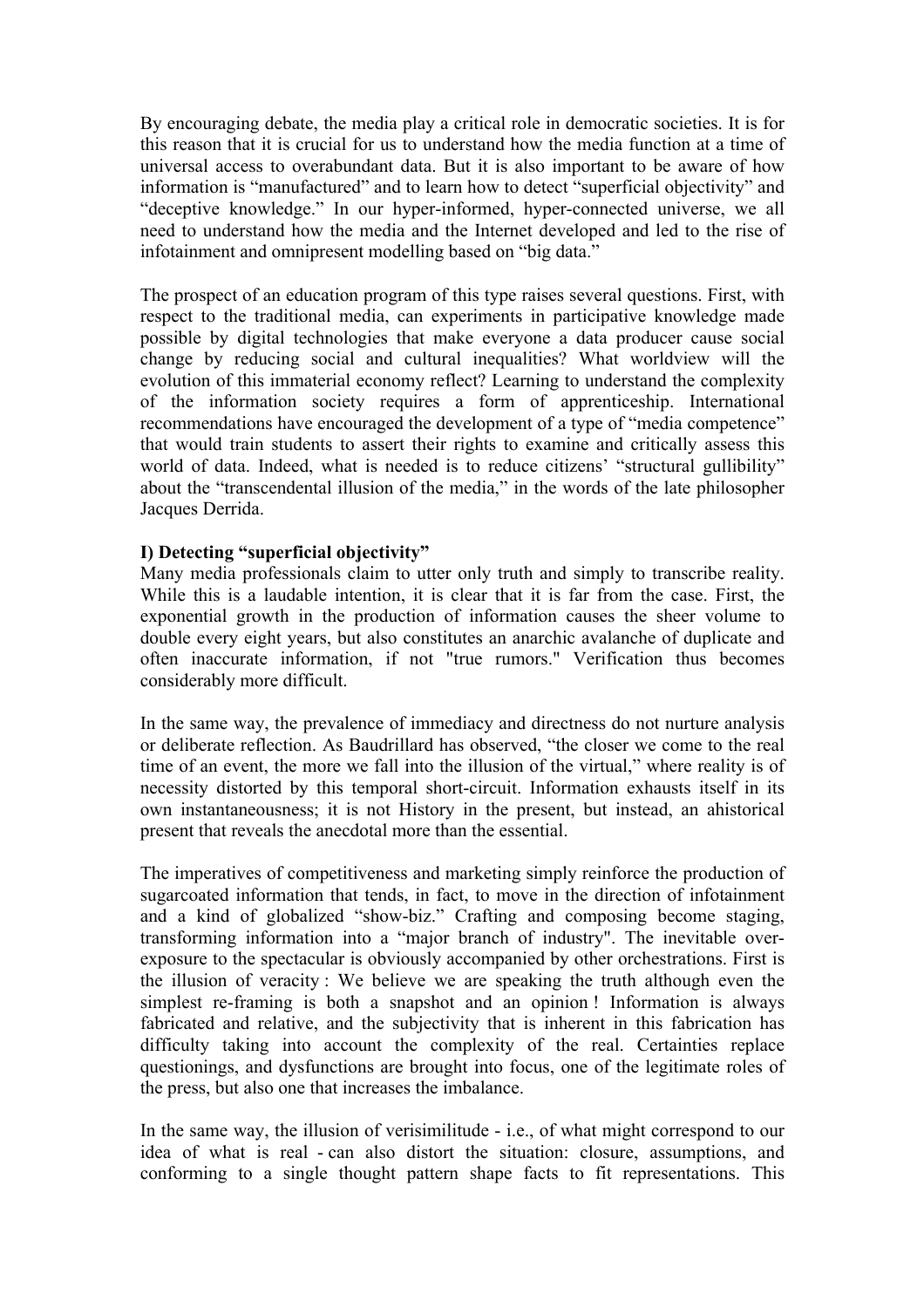ideological prism prevents verification of information that resonates with the dominant idea, as appearance becomes a substitute for reality. We are no longer facing a "deciphered reflection" of reality, but instead, a "projected reconstruction." Above all, this kind of fusion-confusion hijacks deeper aspects of the culture and politics and helps transform the counter-force of the media into a fourth power.

This is why it is so vitally important to develop information skills at school, the mission of the French organization called the CLEMI (*Centre de Liaison de l'enseignement et des médias d'information*/Center for Connecting Teaching and Media Information) since it was founded in 1983. The CLEMI organizes media education throughout the French educational system, with the purpose of teaching students to be media-savvy citizen, with an annual press week in the schools "by initiating them into the complexities of the production of information, students develop independence and initiative and become aware of the role of the media and their influence in society." In 1989, the UNESCO Convention on the Rights of the Child, which guarantees - the right to freedom of expression, to access to information and to participate in cultural life - named media education as a basic human right. In theory at least, this paves the way for the rise of informed citizens who can verify the traceability of information and serve as skilled and effective "receivers" and producers of data.

Should the "right to communicate" provided by the Universal Declaration of the Rights of Man be interpreted as a guarantee, in addition to access, of the right to create and disseminate information? Citizen journalism, in which millions of individuals act as a network, represents a prime example of this poly-vocal critical process. AgoraVox is one of the first interactive European achievements in this domain. By focusing on information on a vast scale, amateur reporters contribute to a collective body of knowledge that is perpetually evolving to adapt to a changing world, and that limits the dominance of traditional social hierarchies.

Blogs, which are essentially open diaries, are also used as sources of information that are particularly useful in contexts involving censorship. Initiatives such as these that promote "informational and communicational intelligence" if they avoid the perils of disinformation, by providing alternatives to the preponderance of the established media, enhance the credibility of the entire media system and, in the process, reinforce the democratic elements of society.

## **II) Stalking "misleading knowledge"**

In the same sense that the media do not necessarily describe reality or facts, the Internet cannot be considered as a reservoir of knowledge. Data and information do not inherently add value. It is how they are divided and regrouped, validated, and synthesized that will produce relevant and reliable information and in turn, via contextualization, knowledge.

This is the case with scientific information stored in databases, and also with isolated knowledge dispersed in big data "clouds," some of it without any value as information, particularly in the infinite variety of opinions scattered across myriad forums and blogs.

Progress in new digital technologies has provided remote access to vast amounts of documentation, but finding information using on-line networks and databases is not as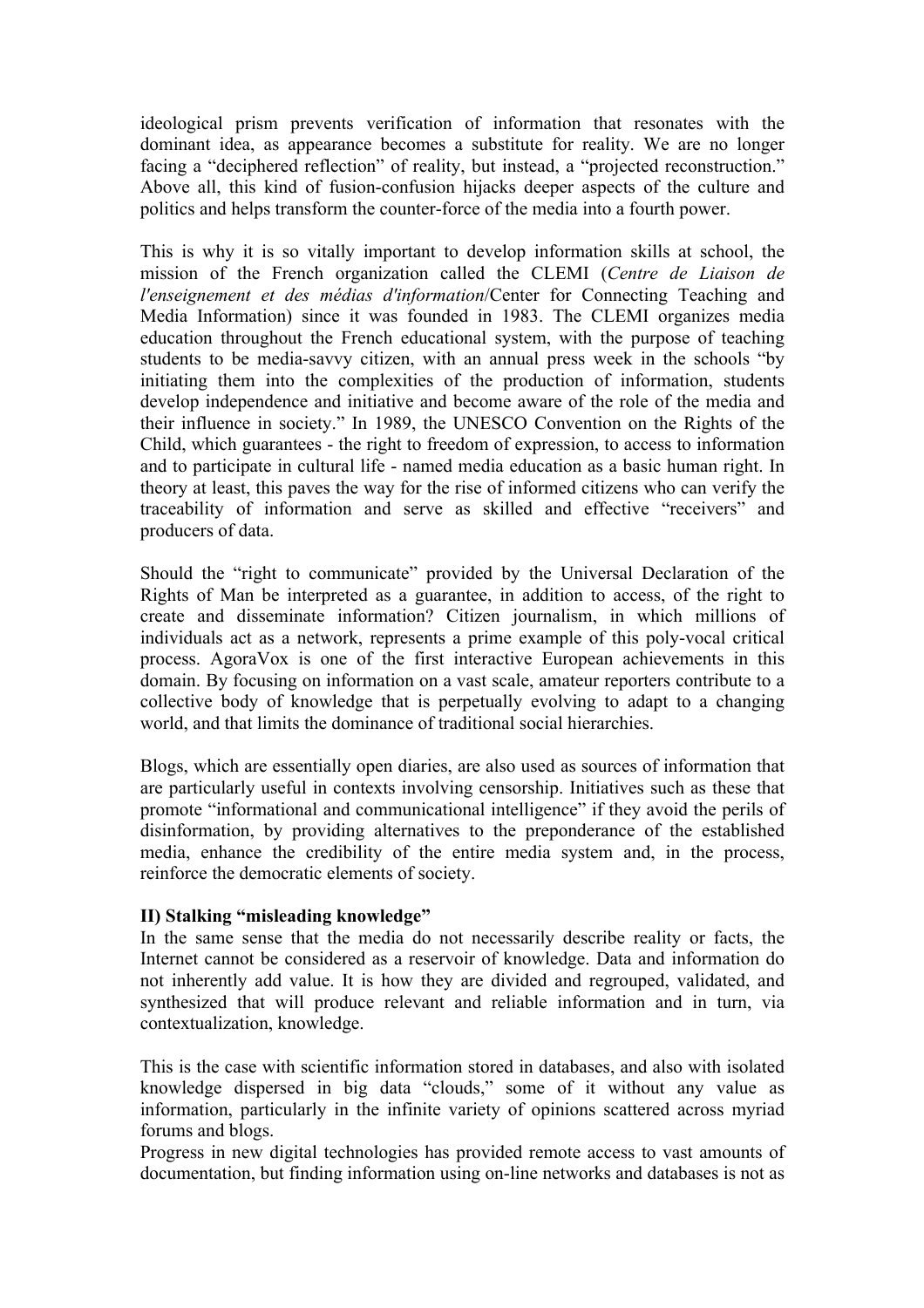easy as one might think. The access to knowledge that such sites provide is interfered with by factors such as the "noise" (irrelevant information) or "silence" (missing information). The first difficulty concerns accessibility, because learning the search procedures for research engines requires skills that users do not necessarily possess.

It is nevertheless primarily knowledge of how information is developed that should form the basis of a well-adapted critical approach. It is important to know, for example, that the information obtained will not necessarily be exhaustive because certain fields of knowledge are not covered, just as one can better detect a lack of precision, and one is more likely to have the reflex of verifying sources despite the fact that layers of intermediaries can render verification impossible.

The logic of "real time" and immediacy, although they offer the illusion of immediate access, can also be misleading. There appears to be a lack of systematic updating of information or, worse, recent information that coexists with obsolete information. The hidden face of the algorithmic treatment of data also raises questions because it is sometimes linked to industrial and economic interests, as well as to marketing. The references proposed by research engines and comparison sites are good examples that raise questions about the quality and reliability of the information obtained by automated systems, underscoring the relative nature of knowledge. Data flows are now stored in massive systems - a truly amorphous abstraction called a cloud - that represents billions upon billions of bits of information organized in spaces with over one hundred dimensions, and this fragmentation offers the possibility of generating new elements of information.

Two additional drawbacks that also appear to impede the quality of knowledge supplied by the Internet also merit attention. The first is what could be described as "digital information reductionism" : More qualitative or intuitive aspects of reality that cannot be apprehended through binary logic and are unable to be represented by digitized systems. This is also true of existing data, and an identity cannot be reduced to a navigation profile ! Google's promises to make all of the world's knowledge available at a single click seem to invoke the ideology of the omnipotent technical world more than they do real potential.

Another pitfall involves the widespread development of modeling procedures. Indeed the construction of metadata and the power of algorithms transform these new knowledge management systems into an authentic strategic development that converts raw data into "informational gold." An infinite number of fields are concerned by an optimized decision-making process. For example, models that provide measurements to support risk assessments are highly prized in fields such as health, security, and insurance.

Nevertheless, this method of treating data is not immune to error, because the predictive aspects are not infallible, they are based on probabilistic computations, erroneous extrapolations and invalid results are sometimes obtained. Furthermore, as the sociologist Dominique Cardon has observed, the reach of these models is limited to the extent that data from the past are used to represent the future. It also appears that these new forms of computation are intrinsically linked to the logics of "algorithmic truth" of the techno-industrial world. Moreover, the infinite range of